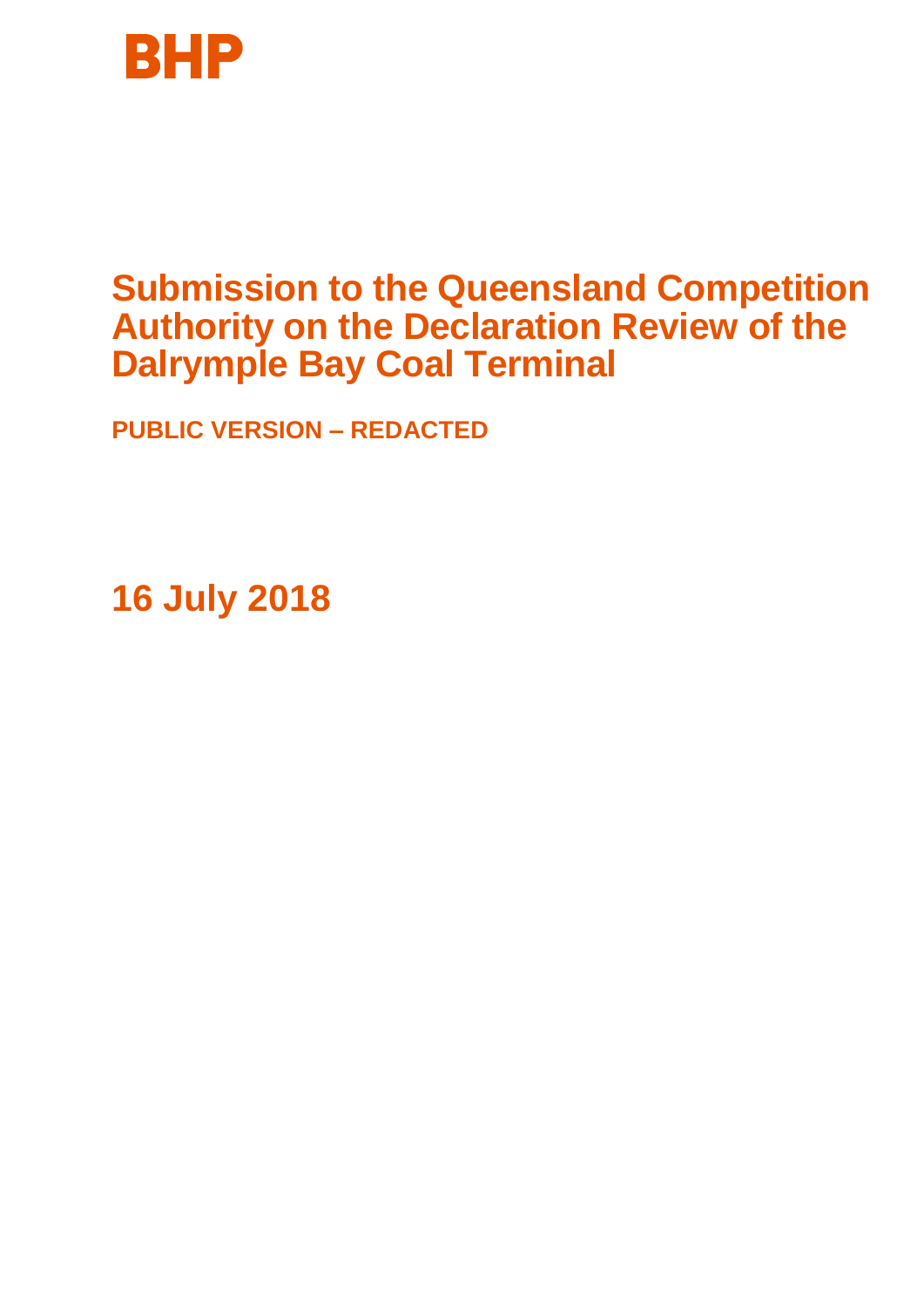

# **PUBLIC VERSION**

#### CONFIDENTIALITY: *Highly confidential, competitively sensitive information has been redacted.*

## **1. Introduction**

- 1.1 BHP's Minerals Australia business includes the BHP interests in each of:
	- (a) the BHP Mitsubishi Alliance (**BMA**), in which BHP holds a 50% interest; and
	- (b) the BHP Billiton Mitsui Coal Pty Limited joint venture (**BMC**), in which BHP has an 80% interest.
- 1.2 BMA and BMC have metallurgical coal operations in Queensland. The coal mines operated by BMA and BMC, and their most recent annual production data, are set out in Table 1.

**Table 1: BMA and BMC current metallurgical coal operations in Queensland and production (mtpa) for FY18 (estimate – FY18 MarYTD, annualised)**

| <b>BMA Qld Coal operations</b> |                   | <b>BMC Qld Coal operations</b> |                   |  |  |
|--------------------------------|-------------------|--------------------------------|-------------------|--|--|
| <b>Mine</b>                    | <b>Production</b> | <b>Mine</b>                    | <b>Production</b> |  |  |
| Caval Ridge                    |                   | South Walker Creek             |                   |  |  |
| Peak Downs                     |                   | Poitrel                        |                   |  |  |
| Goonyella/Riverside            |                   |                                |                   |  |  |
| <b>Broadmeadow</b>             |                   |                                |                   |  |  |
| Saraji                         |                   |                                |                   |  |  |
| Daunia                         |                   |                                |                   |  |  |
| <b>Blackwater</b>              |                   |                                |                   |  |  |

- 1.3 In addition to the mines set out in Table 1, BMA's Queensland operations include the following:
	- (a) ownership and operation of the Hay Point Coal Terminal (**HPCT**), which is immediately adjacent to the DBCT at the Port of Hay Point; and
	- (b) BMA Rail, which is an above-rail coal transportation operation on the Goonyella electrified, narrow gauge system, with several electric consists. BMA Rail provides services to BMA mine operations, representing about one quarter of the above rail services used by BMA. BMA Rail cannot operate on the non-electrified Newlands rail system.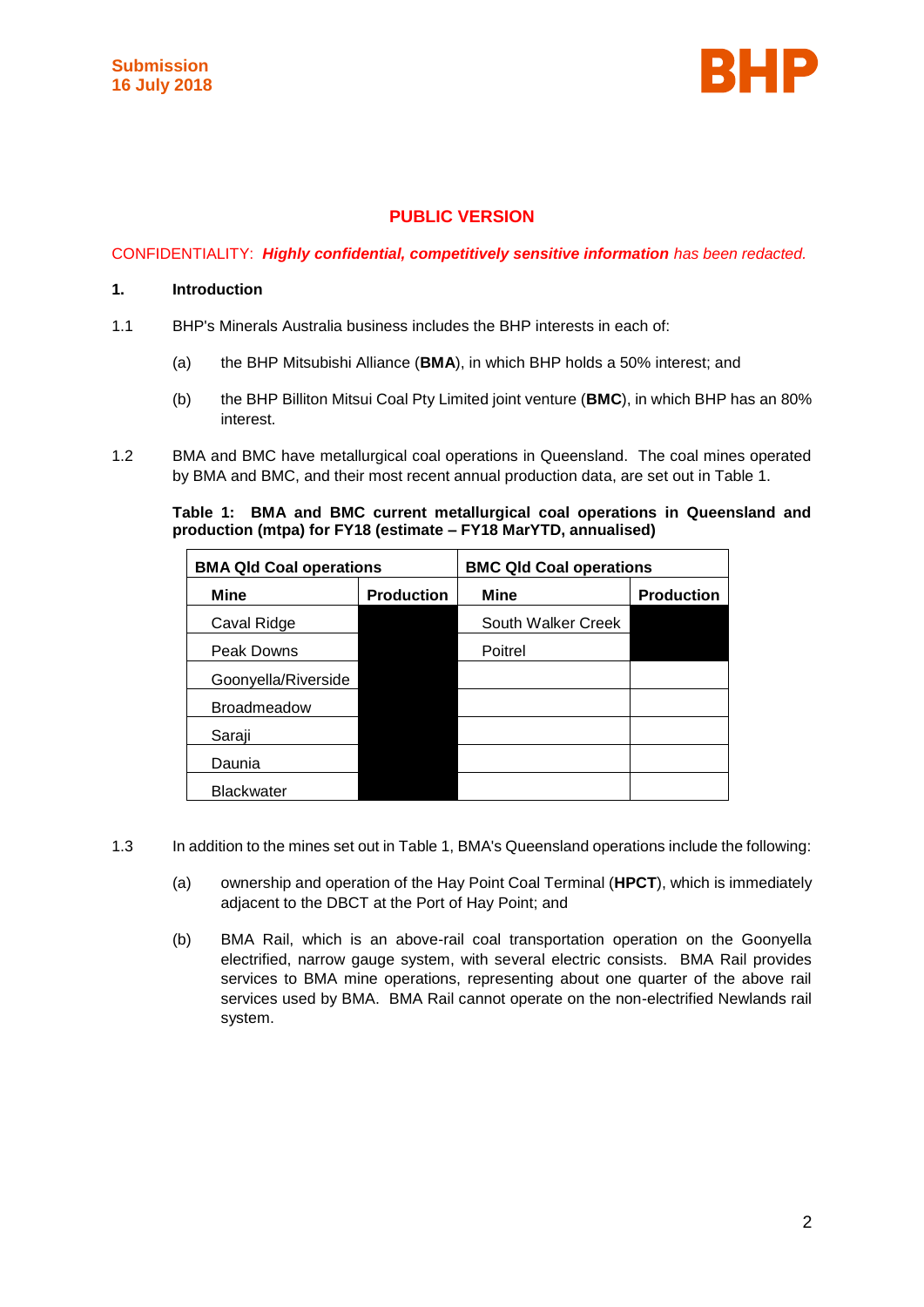





**Figure 1: Map of the Central Queensland Coal Network**

**Source: Aurizon Network Website**

1.4 The vast majority of the coal produced at each of the BMA mines set out in Table 1, other than the Blackwater mine, is transported from the mine on the Goonyella railway system, to the HPCT at the Port of Hay Point. Coal produced at the Blackwater mine is all railed to the RG Tanna terminal at Gladstone (**RGTCT**) on the eponymous Blackwater rail system.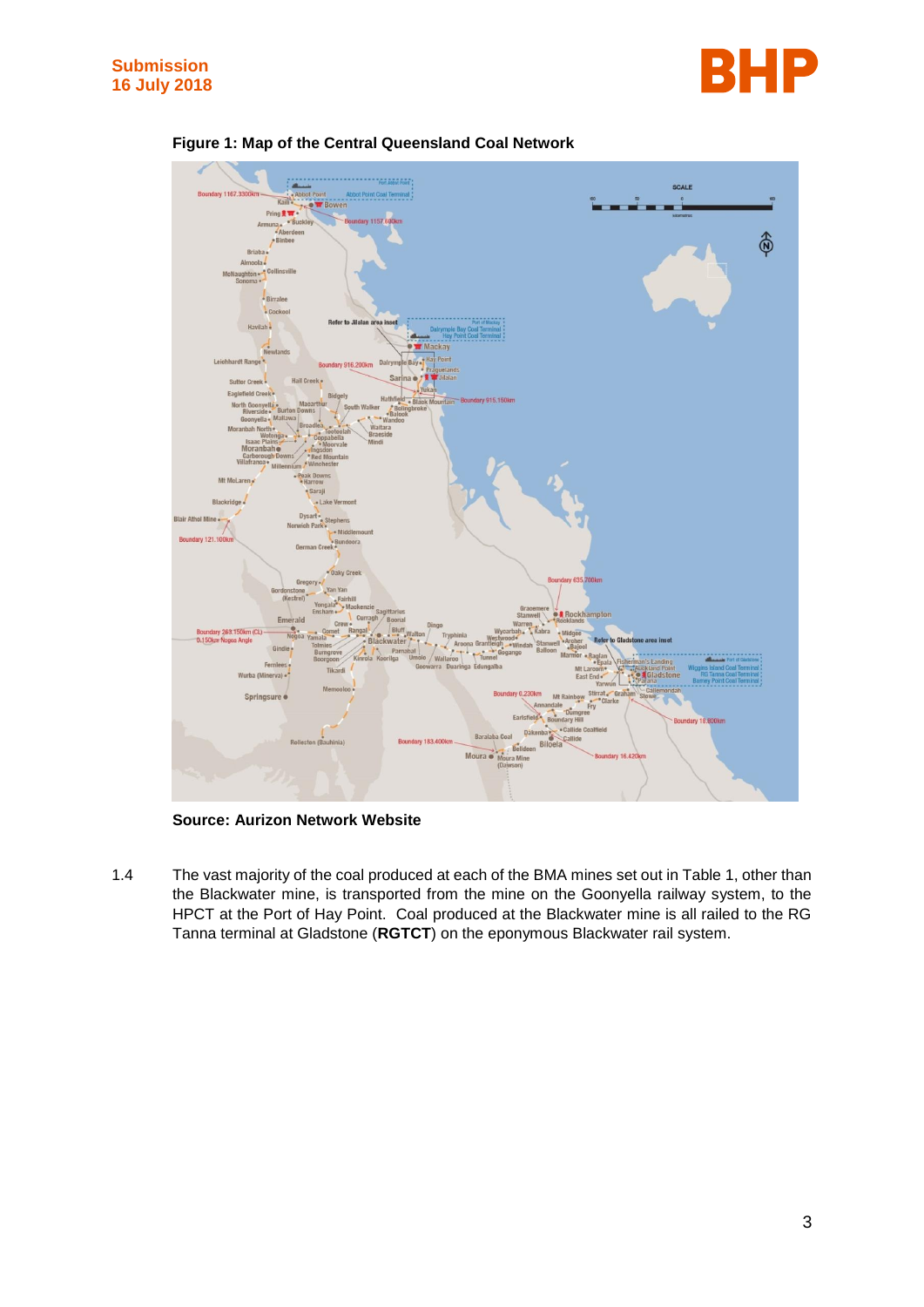

# **2. Hay Point Coal Terminal**

- 2.1 The HPCT is owned and operated by BMA. Its nameplate export capacity was increased to 55mtpa in late 2015, with the completion of a new third berth and other developments.<sup>1</sup>
- 2.2 The HPCT is not declared.<sup>2</sup> BMA commenced operations at HPCT to provide coal terminal services for the coal produced at the BMA mines set out in the left hand column of Table 1, other than Blackwater. HPCT does not provide contracted coal terminal services capacity to any party other than BMA. BMC (ex the South Walker Creek and Poitrel mines) has shipped coal through the HPCT for some years, where it is efficient to do so, pursuant to an arrangement between BMA and BMC. BMC does not have committed capacity at HPCT available to it.
- 2.3 Since its construction in 1971, the HPCT has been used by BMA effectively as a dedicated, largely single-user coal loading facility. It is efficient for BMA to continue to use the HPCT in this way. To do so, enables BMA to:
	- (a) maximise capacity utilisation at the HPCT, so as to achieve low per-unit operating costs at the HPCT, for the benefit of the BMA business;
	- (b) coordinate its mining operations, above rail operations (including those operated by BMA Rail) on the Goonyella system, and the coal handling services at HPCT efficiently, so as to eliminate or reduce interface inefficiencies between those functions;
	- (c) maximise operational simplicity and flexibility at HPCT (by avoiding multi-user interface requirements, and by coordinating mine production, rail and loading terminal operations where required: for example, being able to "surge" production and coal loading capacity in response to outages or other events); and
	- (d) maximise flexibility and responsiveness in identifying and implementing capital improvements and capacity expansions at the HPCT.
- 2.4 Further, even as expanded in 2015, the current capacity of the HPCT is insufficient to load and export all of the coal produced by the BMA and BMC mines set out in Table 1 (other than Blackwater).
- 2.5 In this context, BMA anticipates that it will continue to utilise all of the capacity of the HPCT for its own operations, and those of BMC where it is efficient to do so. In the interests of preserving the efficiencies set out in paragraph 2.3, BMA does not anticipate offering services at the HPCT to third parties.
- 2.6 By taking this approach to maximising the efficiency of its operations, BMA does not "foreclose access in dependent markets … [and/or] foreclose, hinder or frustrate access [to coal terminal services] in order to favour upstream operations", as per the contention in the DBCTM submission to the QCA of 30 May 2018 at paragraph 453. There is no such "foreclosure" where:
	- (a) there are "sufficient viable supply alternatives"<sup>3</sup> for coal loading services available to all other operators on the Goonyella system through the multi-user DBCT;<sup>4</sup>

<sup>-</sup><sup>1</sup> See *New BMA Hay Point Coal Terminal boosts Queensland's Coal Exports*, BHP, 16 December 2015.

<sup>2</sup> It is not declared under either the *Queensland Competition Authority Act* (**QCA Act**) or the Commonwealth *Competition and Consumer Act* 2010.

<sup>&</sup>lt;sup>3</sup> See ACCC Merger Guidelines, paragraph 5.30, in relation to issues which point away from vertical foreclosure.

<sup>4</sup> As noted on the DBCTM website, the DBCT has always been a multi-user facility since its inception in 1983.

<sup>&</sup>quot;*DBCT was established in 1983 by the Queensland Government as a common user coal export facility, meaning that the*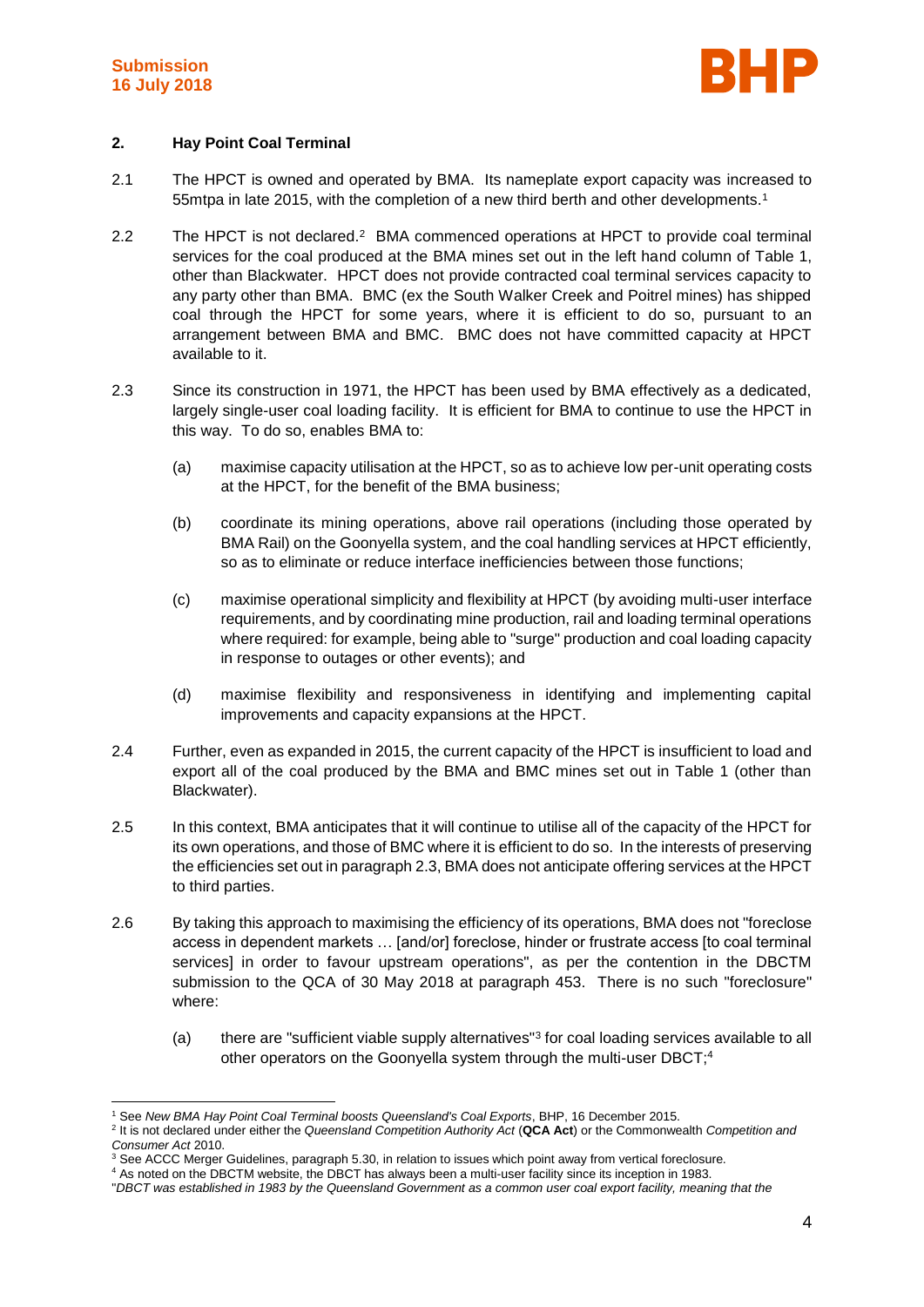

- (b) HPCT has effectively been a BMA dedicated, largely single-user facility since its establishment in 1971; and
- (c) HPCT is efficiently fully utilised.

# **3. Use of DBCT by BMA and BMC**

- 3.1 The BMA and BMC operations on the Goonyella system also procure coal terminal services at the adjacent DBCT.
- 3.2 Table 2 sets out the volume of coal exports through the DBCT by BMA's and BMC's mines on the Goonyella system, since 2010.

# **Table 2: Volumes of coal (000's tonnes) exported through the DBCT by BMA and BMC mines on the Goonyella system – FY18 estimate from FY18 MarYTD data**

| <b>FY10</b> | <b>FY11</b> | FY12 | <b>FY13</b> | $\overline{\phantom{0}}$ FY14 | FY15 | FY16 | FY17 | <b>FY18</b> |
|-------------|-------------|------|-------------|-------------------------------|------|------|------|-------------|
|             |             |      |             |                               |      |      |      |             |

- 3.3 The DBCT is, and will continue to be, an alternative source of coal loading services for BMA and BMC, in relation to coal produced at the BMA and BMC mines on the Goonyella system, in the context of capacity constraints at HPCT. This is particularly the case as:
	- (a) the DBCT is immediately adjacent to the HPCT and both terminals are similarly connected to the Goonyella rail system;
	- (b) the above rail operating parameters remain the same for delivery to each of HPCT and DBCT, and the rail operators are able to use the same rolling stock fleets for delivery to each terminal;<sup>5</sup> and
	- (c) the metallurgical coal produced at BMA and BMC mines can be readily handled and loaded at the DBCT operations.
- 3.4 The volumes of coal exported through the DBCT by BMA and BMC are low, compared to the volumes exported through the HPCT. This is a product of:
	- (a) the incentives for BMA to maximise utilisation of the HPCT (as to which see paragraph 2.3 above); and
	- (b) the take or pay commitments required by DBCT in relation to provision of coal terminal services at DBCT.
- 3.5 BMA's and BMC's current contracted commitments with the DBCT are as follows:
	- BMA: nil.

-

 the Newlands system, which is not electrified (only diesel operations) and which is constrained to 7,000 tonnes payloads; and

*terminal receives, processes and ships coal for a multitude of coal miners. This type of coal terminal infrastructure allows different miners to share the cost of export infrastructure without having to build their own individual coal terminals to process their coal. This model suits situations where an array of different mine producers are co-located over a relatively small area, producing different quantities and types of coal.*"

<sup>&</sup>lt;sup>5</sup> Particularly, on the Goonyella system (by which both the DBCT and HPCT are serviced) 10,500 tonne payloads for electrified trains are standard. This is to be compared with:

the Blackwater system being constrained to 8,500 tonnes payloads.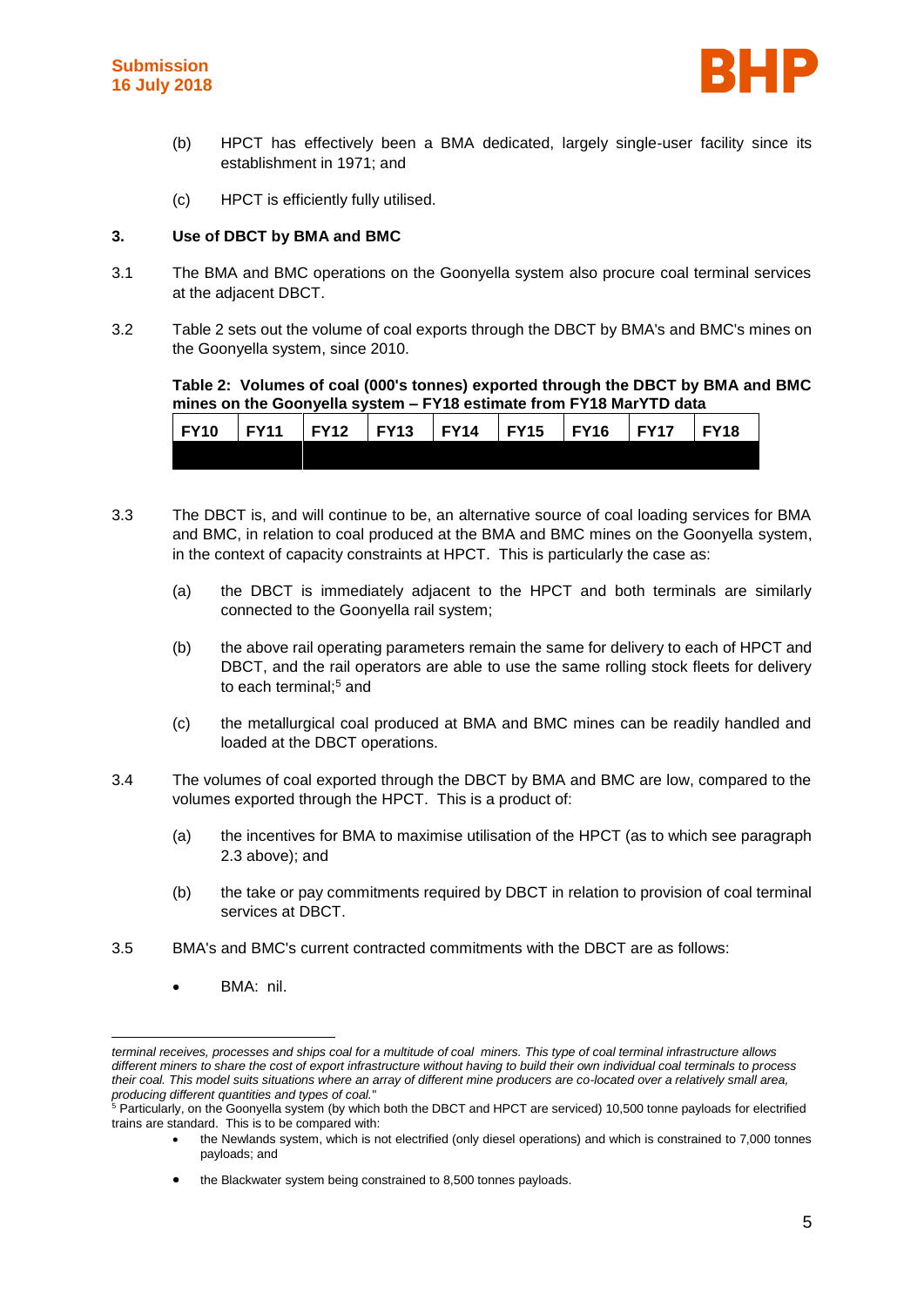

BMC:

# **4. Substitutability of services provided by coal export terminals**

- 4.1 Subsection 71(2) of the QCA Act provides that the "market", here being the market in which coal terminal services are provided by the DBCT, will include:
	- "(a) the goods or services [namely the coal terminal services provided by the DBCT]; and
	- (b) other goods or services that are able to be substituted for, or are otherwise competitive with, the goods or services mentioned in paragraph (a)."
- 4.2 Similarly, and consistently with subsection 71(2), the "hypothetical monopolist test" (**HMT**) commonly used in market definition and referred to in the submissions of others, "starts with one of the products and geographic areas supplied"<sup>6</sup> by the business which is the focus of the analysis, and proceeds from that point to identify the next closest available substitute good or service/geographic area.
- 4.3 In this context, BHP submits that coal terminal services provided by the HPCT are not a readily available substitute for coal terminal services provided by the DBCT. This is because:
	- (a) the coal terminal services at HPCT are not "able to be substituted for" the services provided at DBCT – either at all (in the case of any non BHP-affiliated user of the DBCT), or to any significant extent (for any BHP-affiliated user of the DBCT); and
	- (b) if there were a small but significant increase in the price (**SSNIP**) of coal terminal services at DBCT, users of the coal terminal services at DBCT would not be able to defeat that SSNIP (so as to make it unprofitable for DBCT's owner), by switching to coal terminal services at the HPCT.
- 4.4 Particularly:

-

- (a) no other user of the DBCT will be able to procure coal terminal services at the HPCT, in light of the factors set out in paragraph 2.3 above; and
- (b) to the extent that BMA and BMC are users of the DBCT, even BMA and BMC will not be able to procure and switch to further coal terminal services from HPCT, having utilised the capacity available at HPCT ahead of use of the DBCT, again for the reasons set out in paragraph 2.3 above.
- 4.5 Further, even if capacity were available at the HPCT, switching costs would further deter BMC moving its volumes to HPCT. BMC would incur take or pay commitments at the DBCT in any event which would deter it from moving all of its volume to HPCT.
- 4.6 For these reasons, BHP considers that the coal terminal services provided at HPCT are not "able to be substituted for" the services provided at DBCT, in the current context.
- 4.7 BHP acknowledges that, for BMA and BMC, the services at the DBCT may be "able to be substituted for" services provided at HPCT, were the required analysis concerned with identifying the market in which the coal terminal services **at HPCT** are provided.

<sup>6</sup> ACCC Merger Guidelines, paragraph 4.19. See also *ACCC v Metcash Trading Limited* [2011] FCAFC 151 at [247].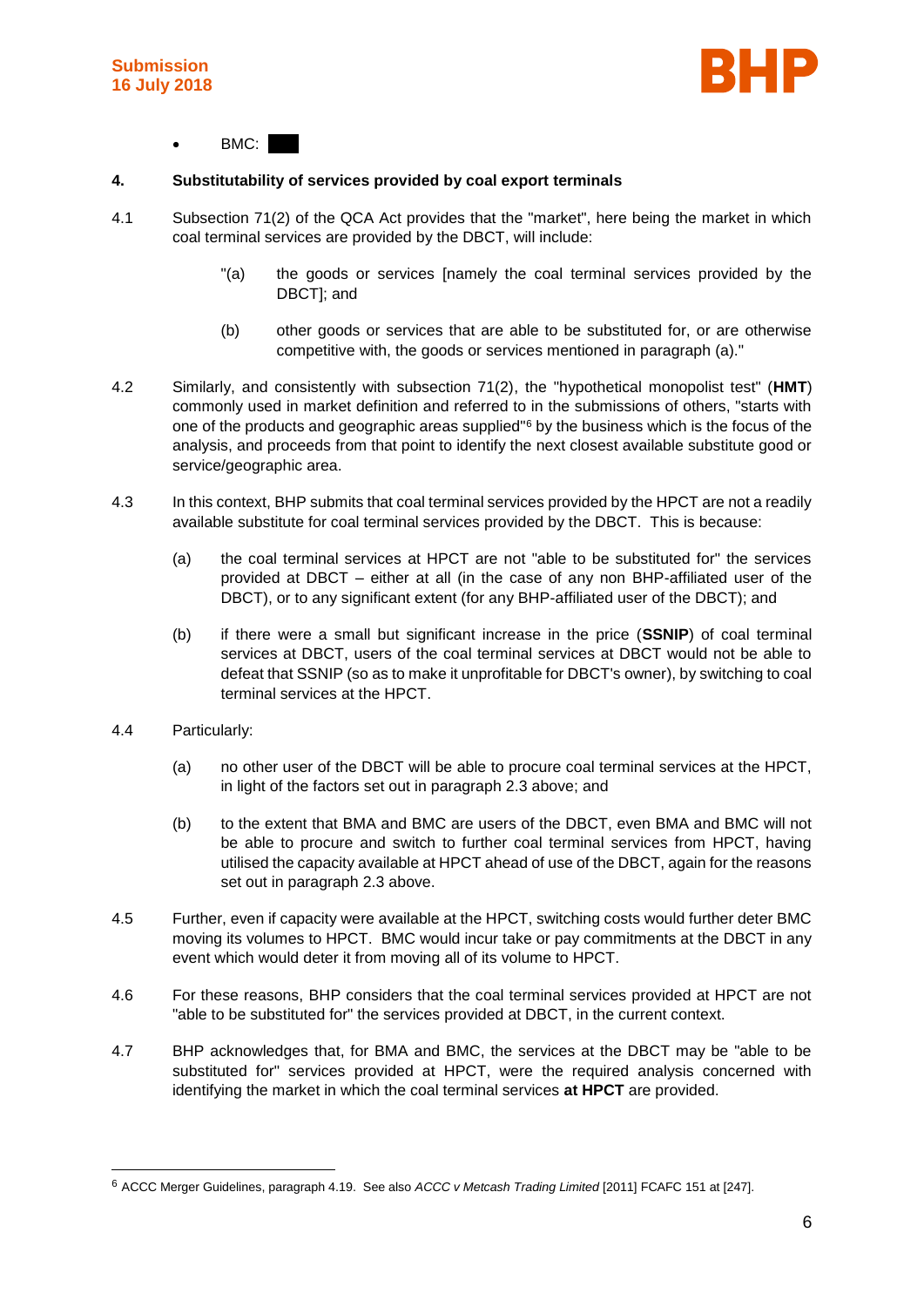

- 4.8 However, it is unremarkable, in BHP's view, that this asymmetric outcome arises in this case. There are clearly different answers to the questions:
	- What services are "able to be substituted for" the DBCT coal terminal services? and
	- What services are "able to be substituted for" the HPCT coal terminal services?

arising on the practical facts in this context, and the latter question is not relevant to the assessment of criterion (b) under the QCA Act.

#### **5. Use of other coal export terminals in Queensland by BMA and BMC**

- 5.1 The submissions prepared by DBCTM refer to volumes of coal being railed from BMA and BMC mines to:
	- (a) the Abbot Point Coal Terminal (**APCT**) at Abbot Point, near Bowen, on the Newlands rail system; and
	- (b) the RG Tanna Coal Terminal (**RGTCT**) at the Port of Gladstone, on the Blackwater rail system.
- 5.2 BHP confirms that neither BMA nor BMC has exported coal through the Wiggins Island Coal Terminal at Gladstone.
- 5.3 Tables 3 and 4 set out the volumes of coal exported from the BMA and BMC mines referred to in Table 1 (other than Blackwater), through the APCT or the RGTCT, respectively, in the period from 2010 to 2018.

**Table 3: Volumes of coal (000's tonnes) exported through the APCT by BMA and BMC mines on the Goonyella system – FY18 estimate from FY18 MarYTD data**

| $\overline{F}$ FY10 | <b>FY11</b> | FY12 | $\overline{Y}$ FY13 FY14 | $\sqrt{5}$ FY15 FY16 | $\overline{FY17}$ | <b>FY18</b> |
|---------------------|-------------|------|--------------------------|----------------------|-------------------|-------------|
|                     |             |      |                          |                      |                   |             |

**Table 4: Volumes of coal (000's tonnes) exported through the RGTCT by BMA and BMC mines on the Goonyella system – FY18 estimate from FY18 MarYTD data <sup>7</sup>**

| <b>FY10</b> | <b>FY11</b> | FY12 | $ $ FY13 | FY14 | <b>FY15</b> | FY16 | FY17 | <b>FY18</b> |
|-------------|-------------|------|----------|------|-------------|------|------|-------------|
|             |             |      |          |      |             |      |      |             |

#### *Abbot Point Coal Terminal*

-

5.4 In the period from FY14 to FY16, BMA had contracted capacity available at APCT, pursuant to an access agreement, for up to ... BMA had procured this contracted capacity entitlement at APCT so as to provide an option to export an increasing volume of BMA coal production during that period, and capacity constraints at the HPCT and DBCT. Since FY16, BMA has had no contracted access agreement entitlement at APCT. It has however, taken up small volumes of capacity at APCT, on occasions, where it has been convenient to do so in response to peaking capacity requirements or short term, temporary capacity constraints due to plant availability and maintenance etc. On none of these occasions has BMA sought to "switch" to APCT – rather, its use of APCT has been additive to the use of HPCT and DBCT.

<sup>7</sup> These data do not include volumes of coal produced at the Gregory Crinum mine, which ceased operations in FY16.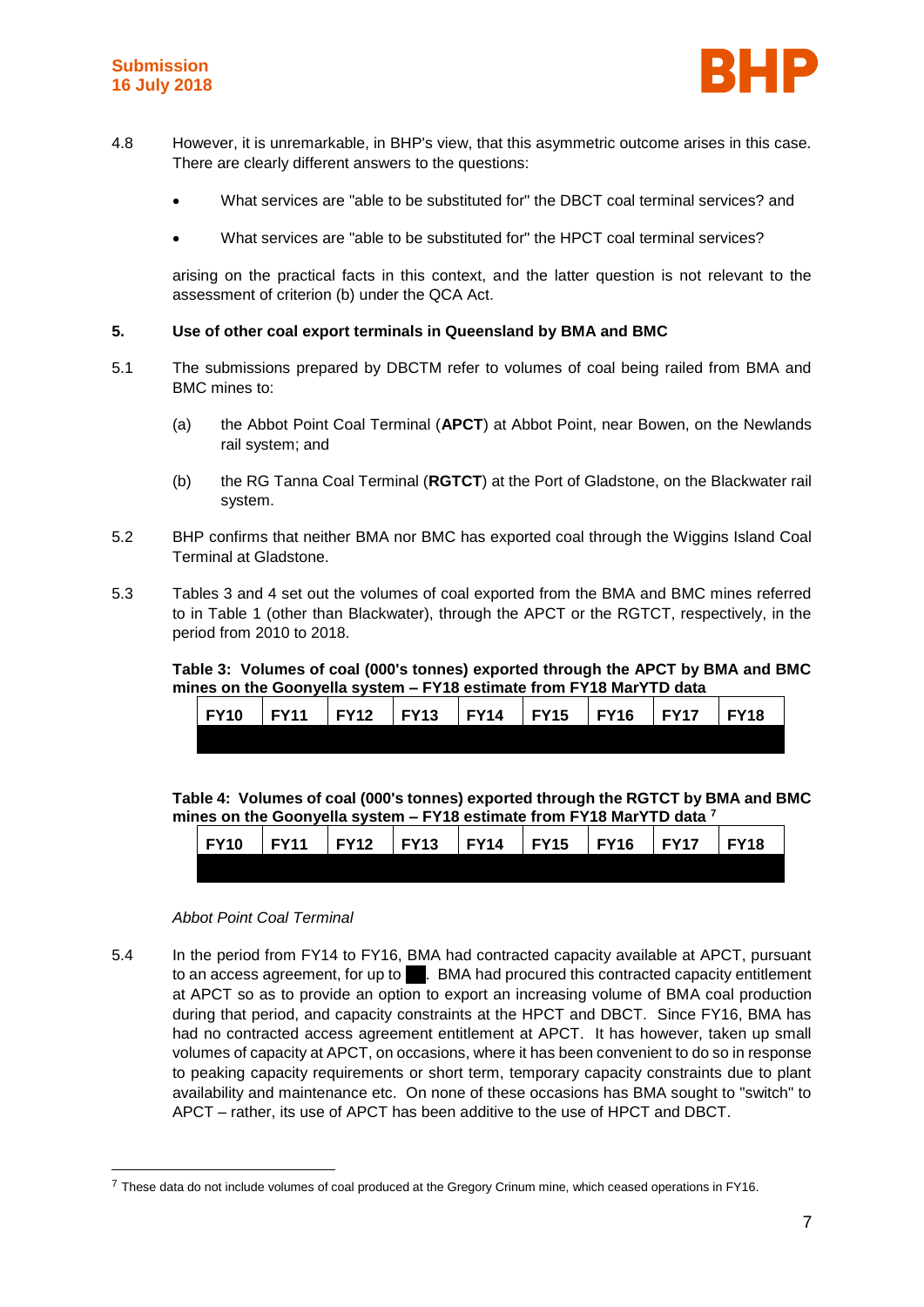

- 5.5 From 2011 to present, BMC has had contracted capacity available at APCT, pursuant to an access agreement, for up to . The access agreement will expire in
- 5.6 Through the mining boom (~2009 to 2013), there was limited available capacity at the DBCT, and HPCT was fully utilised (at significantly lower nameplate capacity than is the case since 2016).
- 5.7 Further, BHP wished to support the development of the Goonyella to Abbot Point Rail Extension (completed in 2012), so as to improve the flexibility of coal exports from central Queensland with the expansion at APCT, by taking up commitments to use the new line and the APCT. BHP had been a proponent of the construction of a Goonyella to Abbot Point rail line, but ultimately supported the Aurizon (then QR Rail) proposal to construct the Goonyella to Abbot Point "missing link" and associated infrastructure.
- 5.8 It is in this context that each of BMA and BMC took up access agreements with APCT for the volume commitments set out in paragraphs 5.4 and 5.5 above.
- 5.9 These interactions with APCT do not, in BHP's view, point to APCT being a close substitute for the coal terminal services at DBCT. Particularly:
	- (a) There are very significant switching costs in acquiring coal terminal services from APCT, rather than DBCT. These include:
		- (i) Other than for ad hoc, opportunistic provision of services, there is a requirement that the mine operator have an access agreement in place with APCT, with take or pay commitments required, in order to secure committed capacity at the APCT.
		- (ii) The mine operator must adapt to fundamentally different rail consist arrangements, lower efficiency levels and higher costs in order to rail coal to the APCT, as compared to the DBCT. These include:
			- (A) a requirement for diesel rather than electric locomotives, as the Newlands system is not electrified;
			- (B) the requirement for smaller rolling stock consists with lower payloads on the Newlands system – with a maximum payload of 7,000 tonnes on the Newlands system as compared to 10,500 tonnes on the Goonyella system – which in turn increases costs; and
			- (C) significantly higher rail costs due to higher rail access charges for the use of the Goonyella Abbot Point rail system, in railing coal to APCT from the Goonyella system.
	- (b) The use of the APCT by BMA to date has been driven by:
		- (i) use of the APCT by BMA during the period in which HPCT was being upgraded (to December 2015);
		- (ii) a willingness to avoid the cost of take or pay commitments without utilising the committed capacity; and
		- (iii) a reduction in throughput at the APCT since BMA's contracted commitment has fallen away.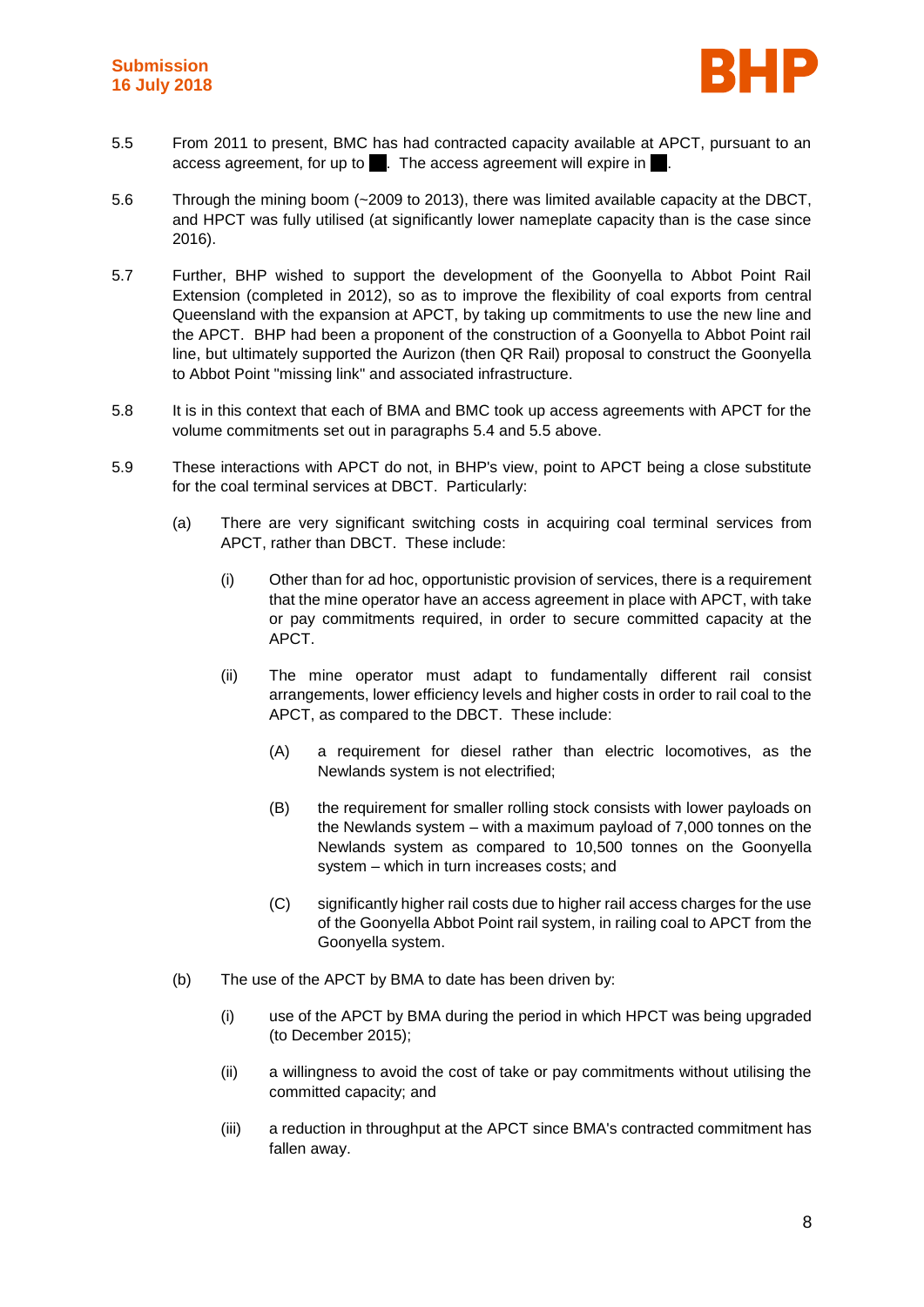

# *RG Tanna Coal Terminal*

- 5.10 The BMA and BMC mines on the Goonyella system do not rail any significant volumes to the RGTCT, per the data in Table 4 above. In many cases, significant infrastructure investment would be required to make this practicable.
- 5.11 BMA is however, a major user of coal terminal services at the RGTCT for the coal produced at the Blackwater mine. Prior to its close, BMA also exported coal produced at the Gregory Crinum mine through the RGTCT. The Barney Point Coal terminal at Gladstone was originally constructed to support the development of the Blackwater mine. The Barney Point terminal has now been closed for coal, and the Blackwater coal is now exported from the RGTCT. It is not physically possible to rail the Blackwater coal into the Goonyella system, and hence all of Blackwater's production is exported from RGTCT.
- 5.12 From Table 4 above, it is clear that there has been very little use of the RGTCT by the BMA and BMC mines in Table 1 (other than the Blackwater mine) in recent years. That use has been confined to:
	- (a) small volumes of coal from Caval Ridge being railed to RGTCT to be blended with coal from Blackwater, to enhance the value of Blackwater's product, since 2016;<sup>8</sup> and
	- (b) a small volume of coal was railed to RGTCT post Cyclone Debbie (in March/April 2017), at a time when the Goonyella system was closed for repair work.

# *Saraji East*

- 5.13 BMA is currently considering development of a metallurgical coal mine at Saraji East, located very near to the current Saraji project.<sup>9</sup> The project is still in the regulatory approval stage, with an EIS to be submitted by around June 2019.
- 5.14 The Saraji East Mining Lease Project, Initial Advice Statement, February 2017 (cited in the submissions from DBCTM) stated in relation to the rail arrangements proposed for Saraji East, as follows:<sup>10</sup>

# **2.12.1 Train movements**

Product coal will be transported along the existing Goonyella rail system that currently runs along the western boundary of the Saraji Mine ML 70142. The volume of coal to be transported via the network will be within Aurizon's existing approval limits. As such, no additional impacts are expected. A new rail spur, balloon loop and signalling system will be required to connect to the existing rail network. The product coal will be railed over a distance of approximately 250 km to ship loading facilities at the Hay Point Coal Terminal and/or approximately 400 km to the Abbot Point Coal Terminal. The Project may also consider haulage along a new greenfield railway between Goonyella and Abbot Point Coal Terminal.

# **2.12.2 Port capacity**

Product coal from the Project will be exported to international markets via either:

<sup>10</sup> See pages 20-21, available at: [https://www.ehp.qld.gov.au/management/impact-assessment/eis-](https://www.ehp.qld.gov.au/management/impact-assessment/eis-processes/documents/saraji_east_ias.pdf)

-

<sup>&</sup>lt;sup>8</sup> It should be noted however, that rail traffic from Caval Ridge to RGTCT involves cross-system traffic which gives rise to congestion issues and uncertainty as to railing (and hence shipping) schedules. For this reason, it has been rarely undertaken. The coal from the existing Saraji mine is exported through the HPCT and (to a much lesser extent) DBCT.

[processes/documents/saraji\\_east\\_ias.pdf](https://www.ehp.qld.gov.au/management/impact-assessment/eis-processes/documents/saraji_east_ias.pdf)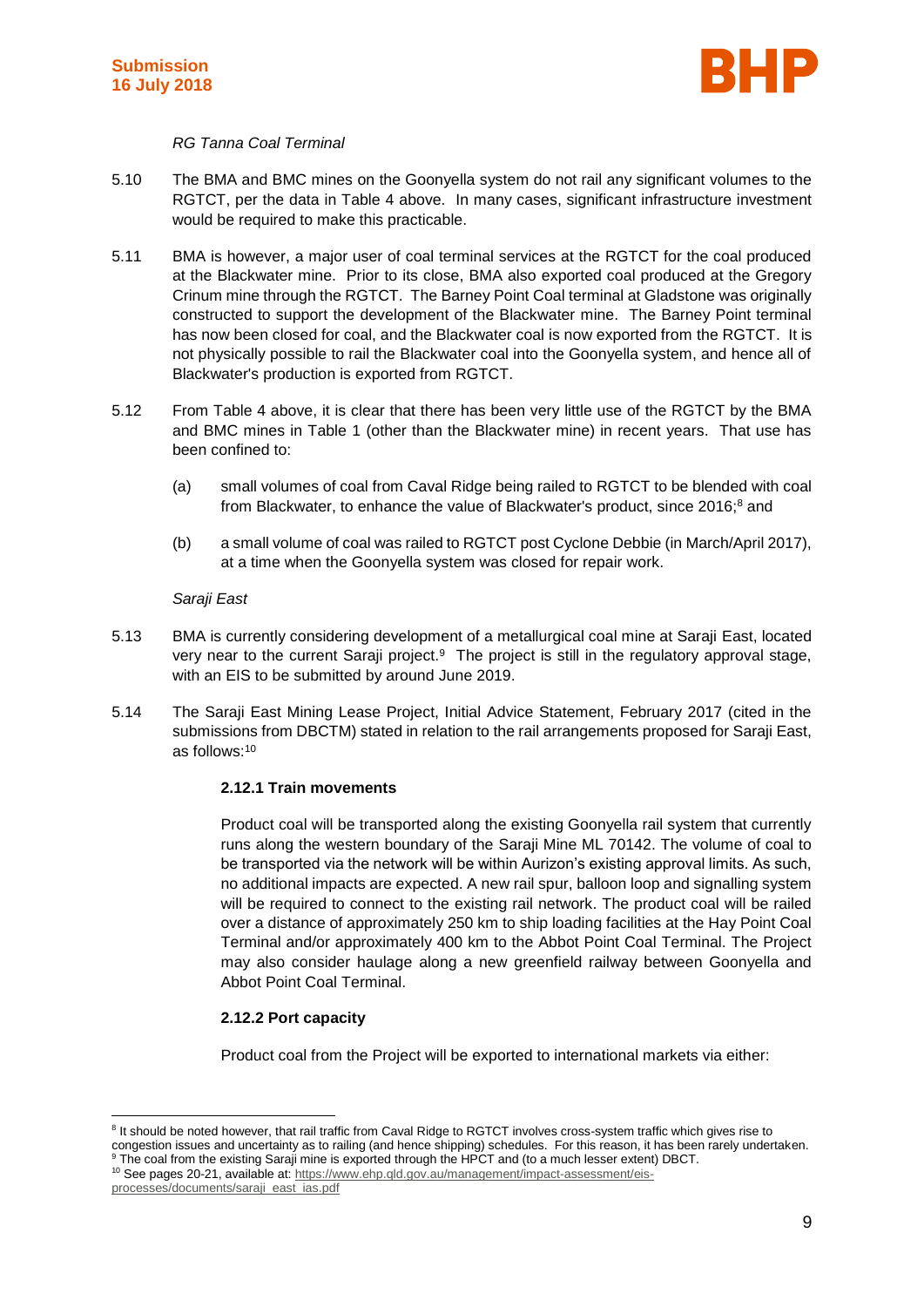



- Hay Point Coal Terminal: located approximately 40 km south of Mackay and commenced operations in the 1970s. The Hay Point Coal Terminal is owned and operated by BMA.
- Abbott Point Coal Terminal: located approximately 25 km north of Bowen on the Central Queensland Coast.

The product coal shipped via these ports will be within the approved port and shipping capacity and throughput limits, as such no additional impacts to the surrounding environment are expected as a result.

- 5.15 BHP provides the following further context to this proposal:
	- (a) BMA has a clear preference to export Saraji East production through the HPCT, subject to there being available capacity;
	- (b) the foreshadowed greenfield line to Abbot Point is unlikely to be developed in the current context; but
	- (c) BMA is nevertheless considering exporting the coal from Saraji East through the APCT in light of:
		- (i) potential capacity constraints in coming years; and
		- (ii) BMA having an interest in developing two potential paths to export, so as to reduce the risk of the project.

# *BMA Coal Chain*

- 5.16 For several years, BMA has instituted a functional group within the organisation to manage all of BMA's and BMC's transport logistics business operations.
- 5.17 BMA's submissions to the QCA in relation to the QR Network System Rules Northern Bowen Basin System Rules include the following description of the BMA Coal Chain (**BMACC**):

"BMACC integrates its coal chain logistics planning to optimally match coal production, railing and shipping resources with customer demand in the operational planning horizon (0-24 months) and within the identified and emerging constraints of the CQCN. …

BMACC manages bi-directional coal movements across the CQCN between the different ports, dependent on blending and market requirements, and monitors performance and optimisation capability to identify opportunities and drive improvement in its operation and throughput capability. … Due to the single-user nature of the BMACC, its direct coordination of all activities from mine to market ensures reliable delivery of product to the required quality whilst maximising throughput."

- 5.18 From these materials, it is apparent that the remit and operation of the BMACC is not to substitute coal loading capacity at one or more terminals for that at another. Rather, its role – and BMA's commercial interests – focus on the entire supply chain, from mine to shipping schedule, so as to maximise throughput across the available supply chain, to ensure reliability, manage risk and to optimise capability.
- 5.19 In taking this approach, the DBCT and the APCT, for example, are more complementary in nature – not substitutes. In managing reliability, risk, performance and availability, BMACC is